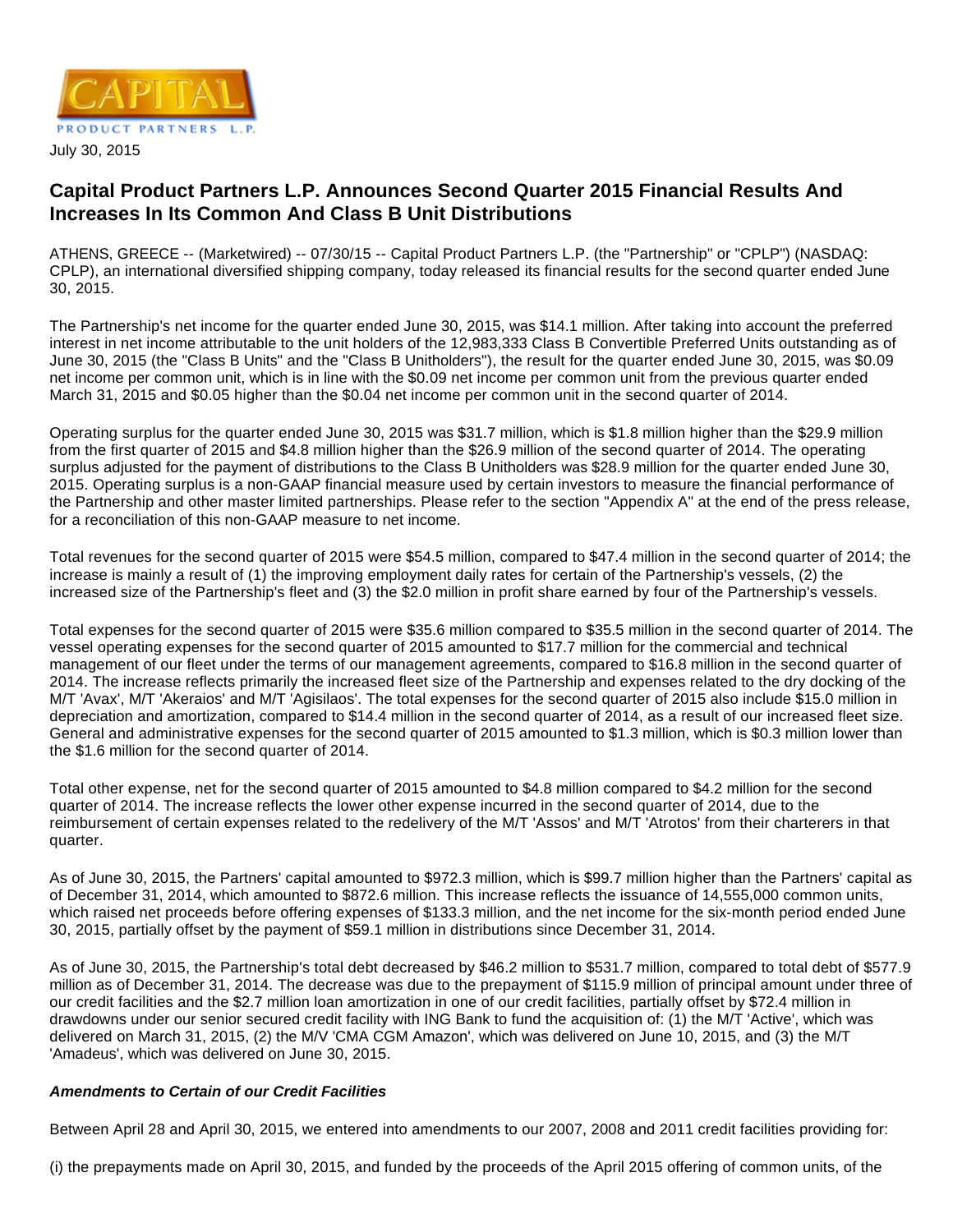scheduled quarterly amortization payments in 2016 and the first quarter of 2017 (in the respective aggregate amounts of \$64.9 million, \$46.0 million and \$5.0 million),

(ii) the deferral, following the prepayments described above, of any further scheduled amortization payments until November 2017 for the 2007 and 2008 credit facilities and until December 2017 for the 2011 credit facility,

(iii) an extension of the final maturity date to December 31, 2019 for the 2007 and 2008 credit facilities, and

(iv) an increase of the interest rate under our 2007 credit facility to 3.0% over LIBOR from 2.0% over LIBOR.

All other terms in our existing credit facilities remained unchanged.

## **Quarterly Common and Class B Unit Cash Distribution**

On July 23, 2015, the Board of Directors of the Partnership declared a cash distribution of \$0.2365 per common unit for the second quarter of 2015, which represents an increase of \$0.002 from \$0.2345 per common unit for the first quarter of 2015. The second quarter common unit cash distribution will be paid on August 14, 2015, to common unit holders of record on August 7, 2015.

In addition, on July 23, 2015, the Board of Directors of the Partnership declared a cash distribution of \$0.21775 per Class B Unit for the second quarter of 2015, in line with the Partnership's Second Amended and Restated Partnership Agreement, as amended. This represents an increase of \$0.002 compared to the \$0.21575 for the first quarter of 2015. The second quarter Class B Unit cash distribution will be paid on August 10, 2015, to Class B Unitholders of record on August 3, 2015.

## **Fleet Developments**

On June 15, 2015, the Partnership announced that on June 10, 2015 it took delivery of the M/V 'CMA CGM Amazon' (ex Akadimos) (115,145 dwt / 9,288 teu, Eco-Flex, Wide Beam Containership built 2015, Daewoo-Mangalia Heavy Industries S.A.). The M/V 'CMA CGM Amazon' commenced its time charter to CMA-CGM S.A. for five years (-30/+90 days) at a gross daily charter rate of \$39,250.

On July 1, 2015, the Partnership announced that on June 30, 2015 it took delivery of the M/T 'Amadeus' (50,000 dwt, IMO II/III Eco Chemical/Product Tanker built 2015, Samsung Heavy Industries (Nigbo) Co. Ltd.). The M/T 'Amadeus' commenced its time charter to Capital Maritime & Trading Corp. ('Capital Maritime' or our 'Sponsor') for a minimum term of 24 months (+/- 30 days) at a gross daily rate of \$17,000 plus 50/50 profit share on actual earnings settled every six months.

During the second quarter of 2015, the Partnership also announced new time charter employment or time charter extensions for four of its vessels at increased daily rates:

The M/T 'Active' (50,000 dwt, IMO II/III Eco Chemical/Product Tanker built 2015, Samsung Heavy Industries (Nigbo) Co. Ltd.) has been chartered to Cargill International S.A. ('Cargill') for a period of two years (+/- 30 days) at a gross daily rate of \$17,700. The vessel was previously employed by Capital Maritime at a gross daily rate of \$17,000 plus 50/50 profit share. Capital Maritime agreed to terminate its existing charter earlier, following the unanimous consent of the conflicts committee, in order for the vessel to commence its employment with Cargill in early June 2015. The earliest redelivery under the new charter is in May 2017.

The M/T 'Anemos I' (47,782 dwt, Ice Class 1A IMO II/III Chemical/ Product Tanker built 2007, Hyundai Mipo Dockyard Ltd., South Korea) continues its time charter employment with Capital Maritime for an additional year (+/- 30 days) at a gross daily rate of \$17,250. The vessel was previously earning \$14,850 gross per day. The earliest redelivery under the new charter is in May 2016.

Capital Maritime exercised an option under its current charter of the M/T 'Atrotos' (47,786 dwt, Ice Class 1A IMO II/III Chemical/ Product Tanker built 2007, Hyundai Mipo Dockyard Ltd., South Korea) to extend its employment for an additional year at a gross daily rate of \$15,250, which represents an increase of \$500 per day compared to its previous daily rate. As a result, the earliest charter expiration has been extended to April 2016.

Finally, Total S.A. exercised the option to extend the current employment of the M/T 'Alkiviadis' (36,721 dwt, Ice Class 1A IMO II/III Chemical/ Product, built 2006 Hyundai Mipo Dockyard Company Ltd., South Korea) for an additional 12 months at an increased rate of \$15,125 gross per day. The charter extension will commence in September 2015 with earliest charter expiration in August 2016. The vessel is currently earning \$14,125 gross per day.

As a result of the three newbuildings deliveries and the new charters, the Partnership's charter coverage for 2015 and 2016 stands at 93% and 74%, respectively.

#### **International Business**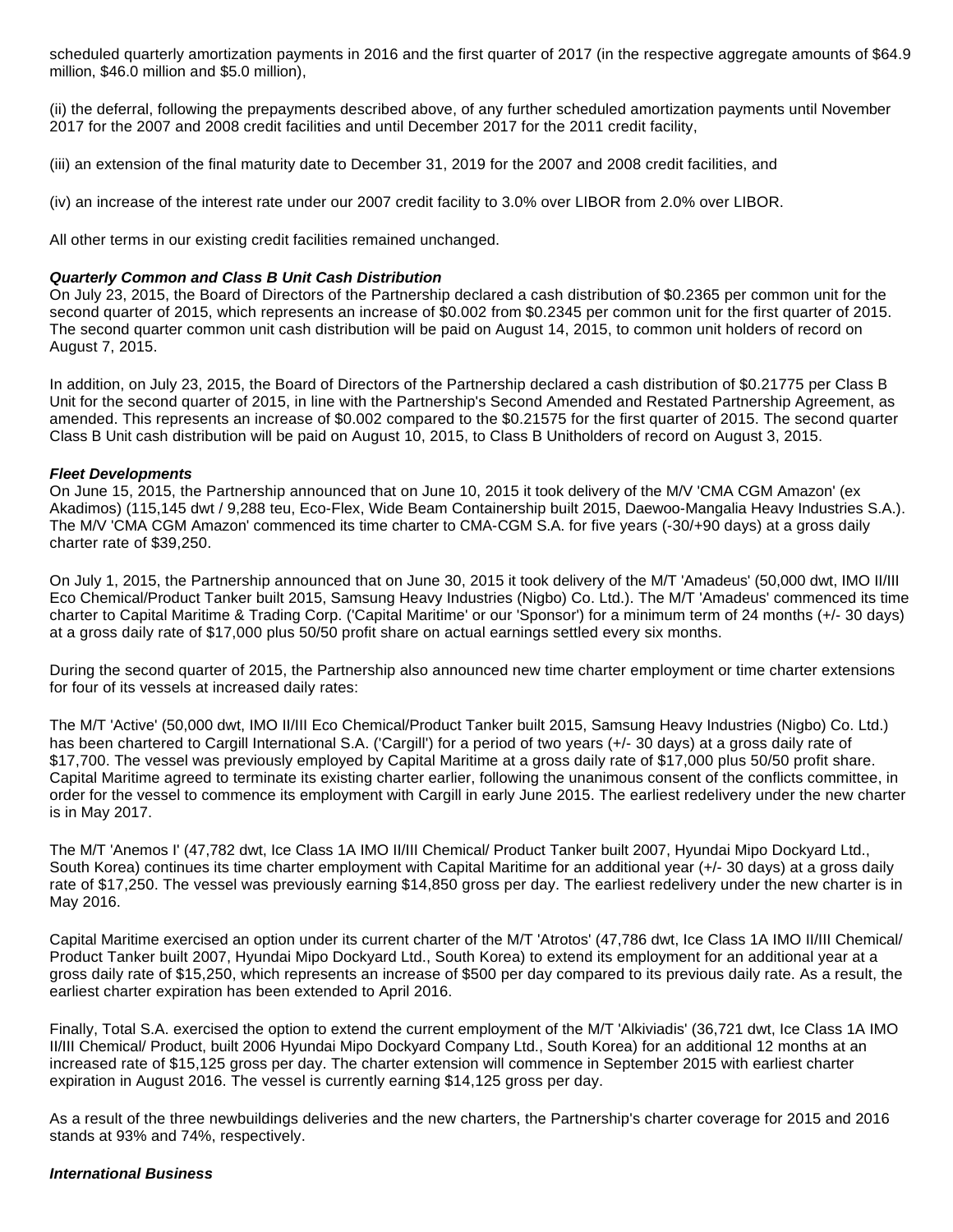Capital Product Partners L.P. is an international owner and operator of vessels registered as a master limited partnership under the laws of the Marshall Islands. CPLP owns vessels that are flagged or registered in Liberia or the Marshall Islands, and operate in international shipping markets. The commercial and technical manager of our vessels, Capital Ship Management Corp., operates through offices in Athens, London, New York, Singapore and Constanza, Romania. CPLP's business is U.S. dollar based, its vessels are chartered to international companies and its debt capital is provided under credit facilities with consortia led by international banks, including HSH Nordbank AG, ING Bank N.V. and Credit Agricole Corporate and Investment Bank.

# **Market Commentary**

The product tanker market continued improving in the second quarter of 2015, with spot freight rates at the highest level since the third quarter of 2008. Growing global oil demand and high refining margins in both Asia and Europe have been supporting refined product movements. In the Atlantic, product tankers generated strong returns in the spot market on the back of increased imports into U.S. East Coast. Concurrently, exports from the U.S. Gulf remained close to record levels during the second quarter, contributing to the strong sentiment in the market. East of Suez, firm naphtha demand and refinery capacity additions, including the start-up of Aramco's Yanbu refinery and the expansion of the Ruwais refinery in the UAE, further stimulated products tanker activity.

The positive developments in the spot market saw medium range ('MR') time charter product tanker rates rising to the highest level, since the first quarter of 2009, while activity in the period market was firm during the quarter ended June 30, 2015.

On the supply side, ordering activity for MR product tankers in the second quarter of 2015 was minimal, in line with the slow contracting activity seen in the first quarter of 2015 and in the second half of 2014, as most quality shipyards have exhausted their capacity through 2016. In addition, the product tanker orderbook continued to experience slippage during the first half of 2015, as approximately 42% of the expected MR and handy size tanker newbuildings were not delivered on schedule. Analysts expect that net fleet growth for product tankers for 2015 will be in the region of 5.9%, while overall demand for product tankers for the year is estimated to grow at 4.7%.

Suezmax spot rates modestly declined in the second quarter of the year compared to the previous quarter but remained at very strong levels, particularly for this time of the year. Overall, the quarter was the strongest second quarter since 2009. The counter-seasonal surge has been driven by multi-decade highs in production, record China imports and minimal tanker supply growth year to date. As a result of the improving spot market, Suezmax period rates have increased to multi-year highs.

On the supply side, the Suezmax orderbook represented approximately 18.1% of the current fleet by the end of the second quarter of 2015. Analysts however estimate that slippage for the first half of 2015 amounted to 40% of the expected deliveries for the same time period. Suezmax tanker demand is projected to continue growing in 2015, on the back of stronger European crude imports and increased growth in long-haul trades to India and China from the Atlantic. Overall, industry analysts forecast that Suezmax vessel demand will grow by approximately 2.4% in the full year 2015, while the fleet is projected to expand by 1.0%.

## **Management Commentary**

Mr. Jerry Kalogiratos, Chief Executive and Chief Financial Officer of the Partnership's General Partner, commented:

"In line with our newly established long term distribution growth objective, we have increased our quarterly distribution to our unitholders for the second consecutive quarter. During the second quarter of 2015, we successfully completed an equity offering and raised net proceeds of \$133.3 million before offering expenses. This has enabled us to further strengthen our balance sheet by prepaying a significant part of our debt, to defer the Partnership's debt amortization installments under three of our facilities until the fourth quarter of 2017, extend the maturity of our two largest facilities to the end of 2019 and improve our expected future cash flows available for distribution to our unitholders.

"Furthermore, during the second quarter, we took timely delivery of two additional dropdown vessels that we had agreed to acquire from Capital Maritime in 2014. Based on our previously completed equity offerings and credit facilities in place, we believe that we have secured the financing for the acquisition of the remaining two dropdown vessels and have established the basis for continued growth of the Partnership. Importantly, we maintain the option to grow our fleet by exercising the right of first refusal that our Sponsor granted us on six additional eco MR product tankers.

"Finally, we are pleased to see a number of our vessels being re-chartered at higher daily rates to an increasingly more diversified customer base and for longer periods, which reflects the improving fundamentals of the product and crude tanker markets and the strength of their respective period markets.

"Based on the above factors, it is our objective to continue to increase our common and Class B distributions between 2-3%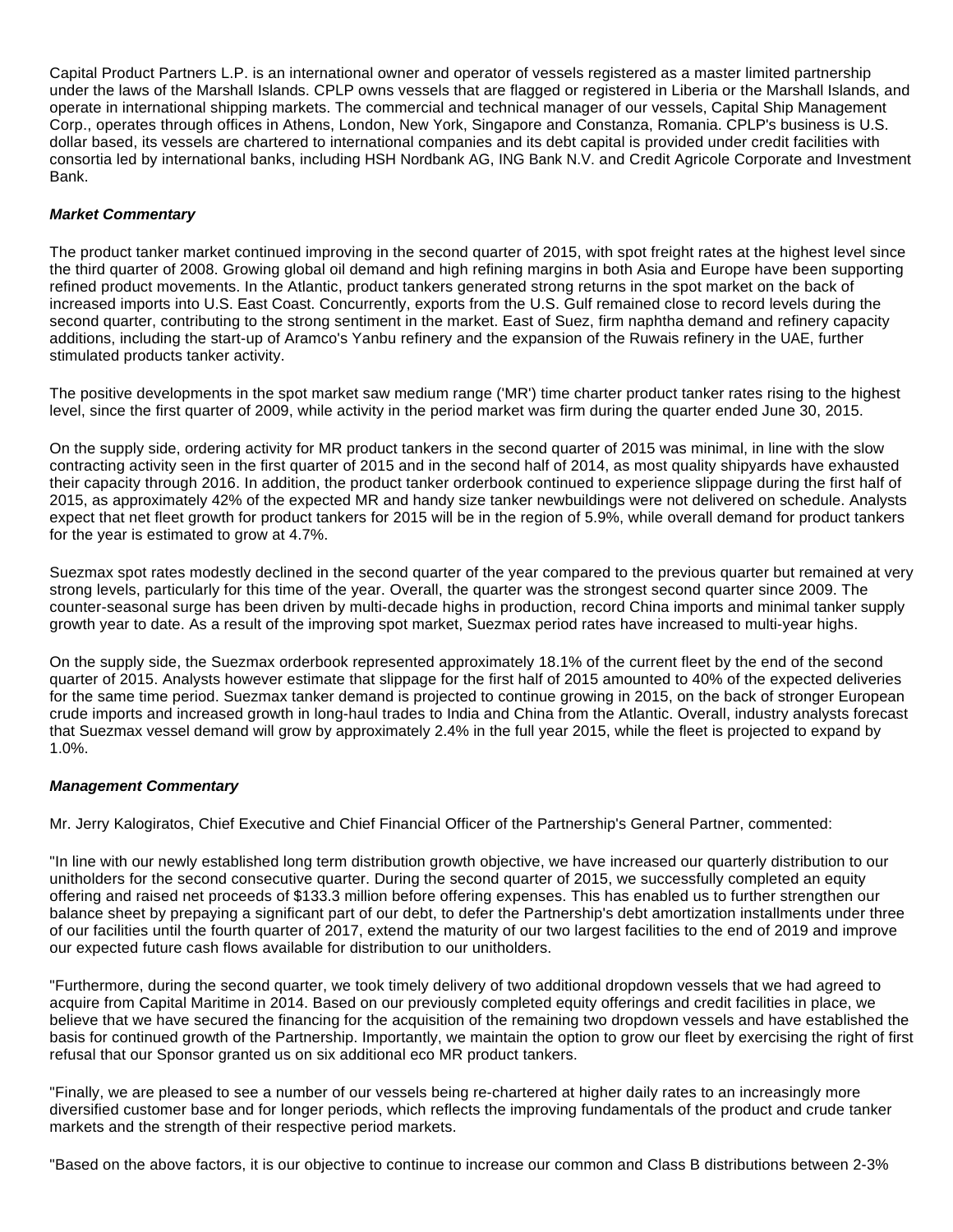per annum in the foreseeable future."

## **Conference Call and Webcast**

Today, Thursday, July 30, 2015, at 10:00 a.m. Eastern Time, the Partnership will host an interactive conference call.

## **Conference Call Details**

Participants should dial into the call 10 minutes before the scheduled time using the following numbers: 1 866 819 7111 (U.S. Toll Free Dial In), 0800 953 0329 (UK Toll Free Dial In) or +44 (0)1452 542 301 (Standard International Dial In). Please quote "Capital Product Partners."

A replay of the conference call will be available until August 6, 2015 by dialing 1 866 247 4222 (U.S. Toll Free Dial In), 0800 953 1533 (UK Toll Free Dial In) or +44 (0)1452 550 000 (Standard International Dial In). Access Code: 69648481#.

## **Slides and Audio Webcast**

There will also be a simultaneous live webcast over the Internet, through the Capital Product Partners website, [www.capitalpplp.com](http://www.capitalpplp.com/). Participants to the live webcast should register on the website approximately 10 minutes prior to the start of the webcast.

## **About Capital Product Partners L.P.**

Capital Product Partners L.P. (NASDAQ: CPLP), a Marshall Islands master limited partnership, is an international owner of modern tanker, container and drybulk vessels. The Partnership currently owns 33 vessels, including four Suezmax crude oil tankers, 20 modern MR (Medium Range) product tankers, eight post panamax container vessels and one Capesize bulk carrier. All of its vessels are under period charters to A.P. Moller-Maersk A.S., BP Shipping Limited, Cargill International S.A., CMA-CGM S.A., Cosco Bulk Carrier Co. Ltd., CSSA S.A. (Total S.A.), Engen Petroleum, Hyundai Merchant Marine Co. Ltd., Overseas Shipholding Group Inc., Petróleo Brasileiro S.A. ('Petrobras'), Repsol Trading S.A. ('Repsol'), Stena Bulk A.B., Subtec S.A. de C.V., and Capital Maritime.

For more information about the Partnership, please visit our website: [www.capitalpplp.com](http://www.capitalpplp.com/).

## **Forward-Looking Statements**

The statements in this press release that are not historical facts, including, among other things, the expected use of proceeds from the offering of our common units, fleet developments, such as the acquisitions and vessel delivery dates of certain vessels from our Sponsor, our expectations regarding employment of our vessels, redelivery dates and charter rates, fleet growth, demand and newbuilding deliveries, as well as market and charter rate expectations and our expectations or objectives regarding future distribution amounts, our ability to pursue growth opportunities and grow our distributions and annual distribution guidance, are forward-looking statements (as such term is defined in Section 21E of the Securities Exchange Act of 1934, as amended). These forward-looking statements involve risks and uncertainties that could cause the stated or forecasted results to be materially different from those anticipated. Unless required by law, we expressly disclaim any obligation to update or revise any of these forward-looking statements, whether because of future events, new information, a change in our views or expectations, to conform them to actual results or otherwise. We assume no responsibility for the accuracy and completeness of the forward-looking statements. We make no prediction or statement about the performance of our units.

#### CPLP-F

## **Capital Product Partners L.P.**

**Unaudited Condensed Consolidated Statements of Comprehensive Income (In thousands of United States Dollars, except number of units and earnings per unit)**

|                          | For the three month periods<br>ended June 30, |        | For the six month periods<br>ended June 30, |   |        |  |
|--------------------------|-----------------------------------------------|--------|---------------------------------------------|---|--------|--|
|                          | 2015                                          | 2014   | 2015                                        |   | 2014   |  |
| Revenues                 | 37.216                                        | 30.491 | 67.346                                      | S | 61,259 |  |
| Revenues - related party | 17,297                                        | 16,953 | 36,052                                      |   | 33,632 |  |
| <b>Total Revenues</b>    | 54,513                                        | 47,444 | 103,398                                     |   | 94,891 |  |
| Expenses:                |                                               |        |                                             |   |        |  |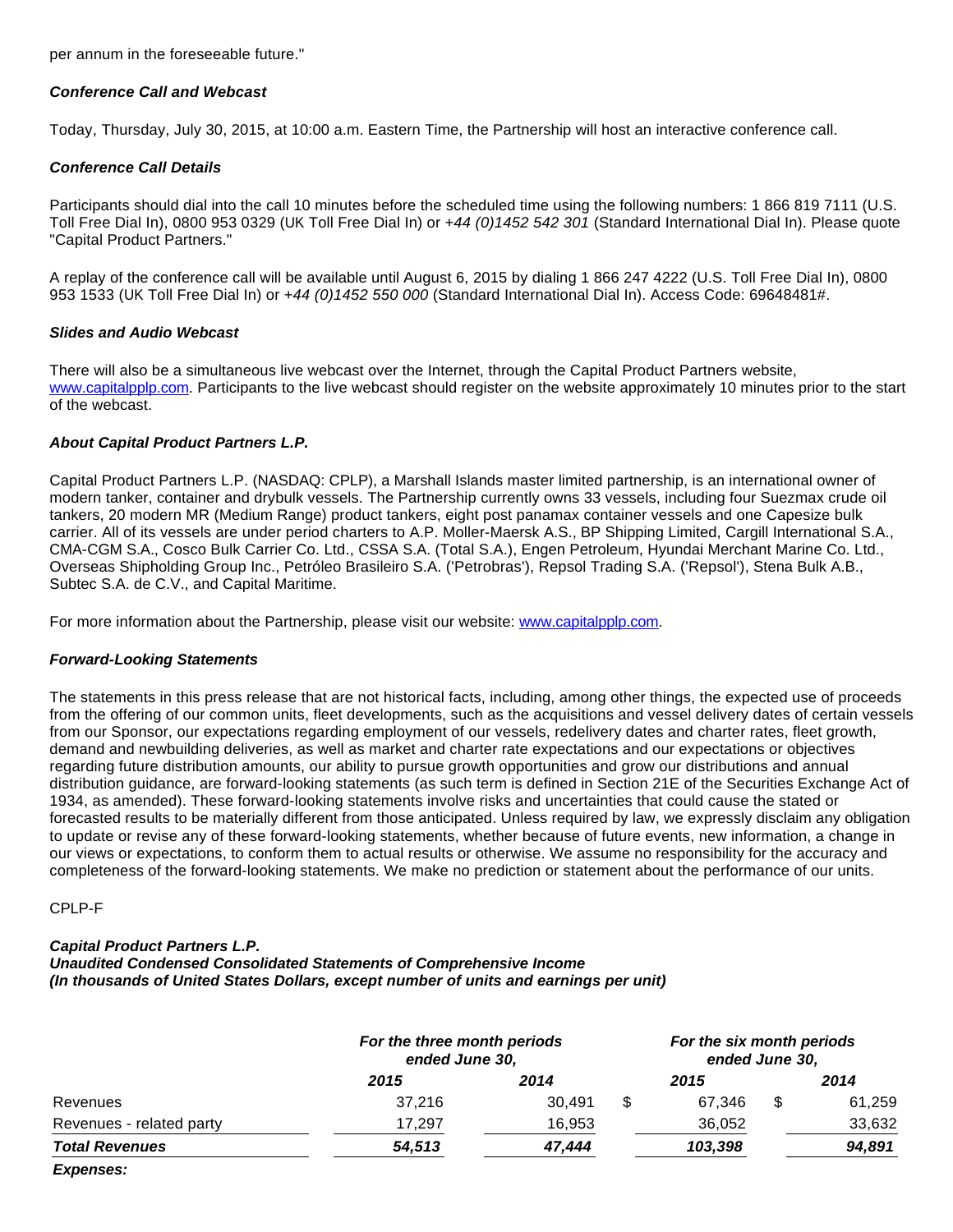| Voyage expenses                                                          | 1,367        | 2,620       | 2,411        | 3,636        |
|--------------------------------------------------------------------------|--------------|-------------|--------------|--------------|
| Voyage expenses - related party                                          | 117          | 81          | 206          | 161          |
| Vessel operating expenses                                                | 14,824       | 13,435      | 27,636       | 24,076       |
| Vessel operating expenses - related<br>party                             | 2,908        | 3,346       | 5,863        | 7,532        |
| General and administrative expenses                                      | 1,336        | 1,598       | 3,173        | 2,890        |
| Depreciation and amortization                                            | 15,038       | 14,373      | 29,412       | 28,743       |
| <b>Operating income</b>                                                  | 18,923       | 11,991      | 34,697       | 27,853       |
| Other income / (expense), net:                                           |              |             |              |              |
| Interest expense and finance cost                                        | (4,829)      | (4,750)     | (9,525)      | (9, 457)     |
| Other income                                                             | 15           | 575         | 1,088        | 662          |
| Total other expense, net                                                 | (4,814)      | (4, 175)    | (8, 437)     | (8, 795)     |
| Net income and comprehensive<br>income                                   | \$<br>14,109 | \$<br>7,816 | \$<br>26,260 | \$<br>19,058 |
| Preferred unit holders' interest in<br>Partnership's net income          | 2,818        | 3,959       | 5,628        | 8,004        |
| General Partner's interest in<br>Partnership's net income                | 226          | 75          | 411          | 216          |
| Common unit holders' interest in<br>Partnership's net income             | 11,065       | 3,782       | 20,221       | 10,838       |
| Net income per :                                                         |              |             |              |              |
| • Common unit (basic and diluted)<br>Weighted-average units outstanding: | \$<br>0.09   | \$<br>0.04  | \$<br>0.18   | \$<br>0.12   |
| • Common units (basic and<br>diluted)                                    | 116,478,950  | 88,546,754  | 110,427,242  | 88,494,025   |

#### **Capital Product Partners L.P. Unaudited Condensed Consolidated Balance Sheets (In thousands of United States Dollars)**

| <b>Assets</b>                                           |    |                        |      |                                   |
|---------------------------------------------------------|----|------------------------|------|-----------------------------------|
| <b>Current assets</b>                                   |    | As of June<br>30, 2015 |      | <b>As of December</b><br>31, 2014 |
| Cash and cash equivalents                               | \$ | 116,618                | -\$  | 164,199                           |
| Trade accounts receivable, net                          |    | 2,208                  |      | 2,588                             |
| Due from related parties                                |    | 2,227                  |      | 55                                |
| Prepayments and other assets                            |    | 1,705                  |      | 1,839                             |
| Inventories                                             |    | 4,234                  |      | 3,434                             |
| <b>Total current assets</b>                             |    | 126,992                |      | 172,115                           |
| <b>Fixed assets</b>                                     |    |                        |      |                                   |
| Advances for vessels under construction - related party |    | 36,318                 |      | 66,641                            |
| Vessels, net                                            |    | 1,255,553              |      | 1,120,070                         |
| <b>Total fixed assets</b>                               |    | 1,291, 871             |      | 1,186,711                         |
| <b>Other non-current assets</b>                         |    |                        |      |                                   |
| Above market acquired charters                          |    | 107,751                |      | 115,382                           |
| Deferred charges, net                                   |    | 6,461                  |      | 3,887                             |
| Restricted cash                                         |    | 16,500                 |      | 15,000                            |
| Prepayments and other assets                            |    | 789                    |      |                                   |
| <b>Total non-current assets</b>                         |    | 1,423,372              |      | 1,320,980                         |
| <b>Total assets</b>                                     | S  | 1,550,364              | \$   | 1,493,095                         |
| <b>Liabilities and Partners' Capital</b>                |    |                        |      |                                   |
| <b>Current liabilities</b>                              |    |                        |      |                                   |
| Current portion of long-term debt                       | \$ | 7,847                  | - \$ | 5,400                             |
| Trade accounts payable                                  |    | 10,030                 |      | 5,351                             |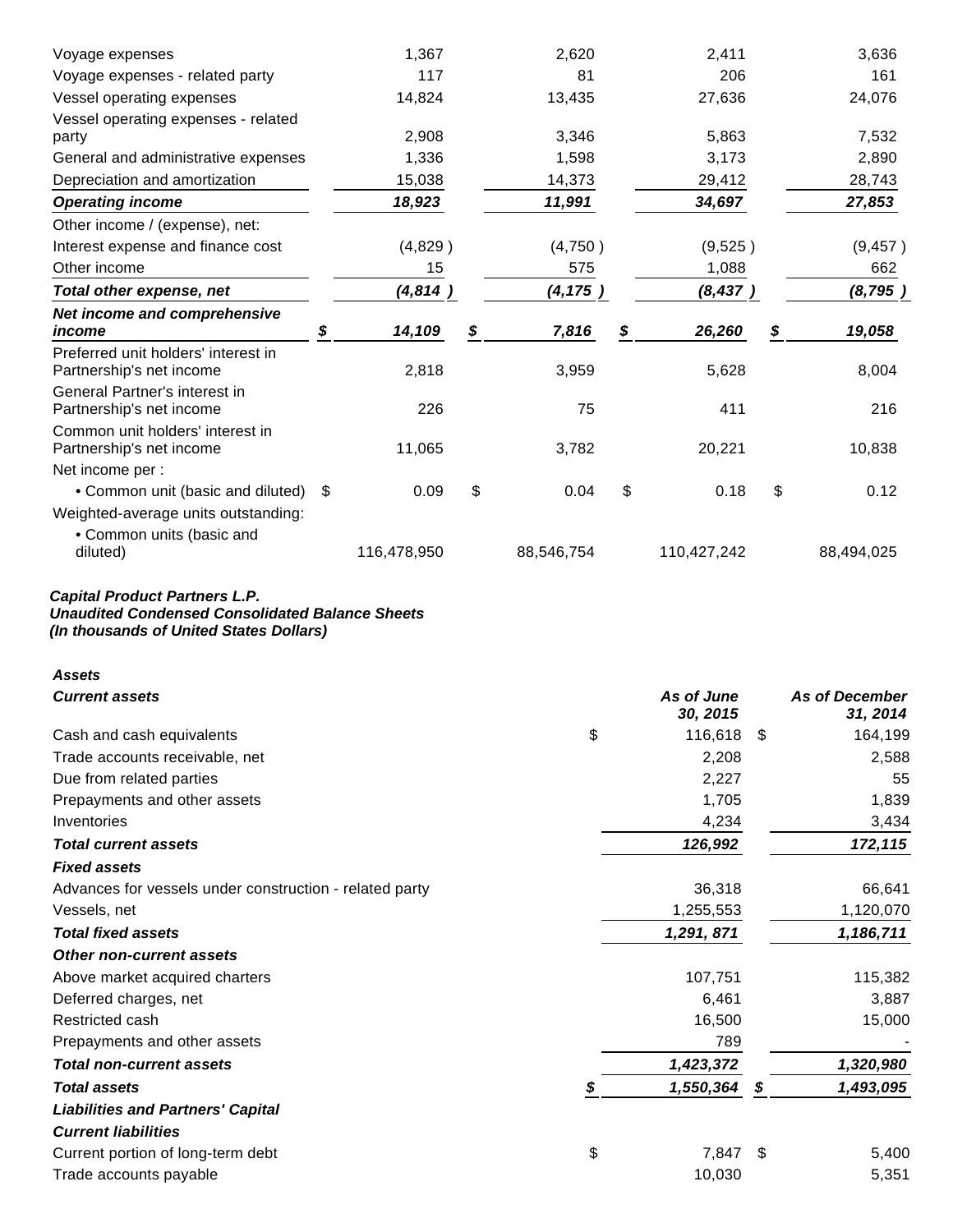| Due to related parties                         | 17,786    | 17,497    |
|------------------------------------------------|-----------|-----------|
| Accrued liabilities                            | 5,425     | 5,636     |
| Deferred revenue, current                      | 11,563    | 11,684    |
| <b>Total current liabilities</b>               | 52,651    | 45,568    |
| <b>Long-term liabilities</b>                   |           |           |
| Long-term debt                                 | 523,858   | 572,515   |
| Deferred revenue                               | 1,589     | 2,451     |
| <b>Total long-term liabilities</b>             | 525,447   | 574,966   |
| <b>Total liabilities</b>                       | 578,098   | 620,534   |
| Commitments and contingencies                  |           |           |
| <b>Partners' capital</b>                       | 972,266   | 872,561   |
| <b>Total liabilities and partners' capital</b> | 1,550,364 | 1,493,095 |

#### **Capital Product Partners L.P. Unaudited Condensed Consolidated Statements of Cash Flows (In thousands of United States Dollars)**

|                                                                                      | For the six month<br>periods ended June 30, |    |           |  |
|--------------------------------------------------------------------------------------|---------------------------------------------|----|-----------|--|
|                                                                                      | 2015                                        |    | 2014      |  |
| Cash flows from operating activities:                                                |                                             |    |           |  |
| <b>Net income</b>                                                                    | \$<br>26,260                                | \$ | 19,058    |  |
| Adjustments to reconcile net income to net cash provided by operating<br>activities: |                                             |    |           |  |
| Vessel depreciation and amortization                                                 | 29,412                                      |    | 28,743    |  |
| Amortization of deferred charges                                                     | 364                                         |    | 301       |  |
| Amortization of above market acquired charters                                       | 7,631                                       |    | 8,243     |  |
| <b>Changes in operating assets and liabilities:</b>                                  |                                             |    |           |  |
| Trade accounts receivable                                                            | 380                                         |    | 2,110     |  |
| Prepayments and other assets                                                         | (655)                                       |    | (227)     |  |
| Inventories                                                                          | (800)                                       |    | (865)     |  |
| Trade accounts payable                                                               | 3,190                                       |    | 1,665     |  |
| Due from related parties                                                             | (2, 172)                                    |    | 664       |  |
| Due to related parties                                                               | 289                                         |    | (6, 367)  |  |
| <b>Accrued liabilities</b>                                                           | (330)                                       |    | 14        |  |
| Deferred revenue                                                                     | (867)                                       |    | 3,577     |  |
| Dry-docking costs paid                                                               | (419)                                       |    | (323)     |  |
| Net cash provided by operating activities                                            | 62,283                                      |    | 56,593    |  |
| Cash flows from investing activities:                                                |                                             |    |           |  |
| Vessel acquisitions and improvements                                                 | (134, 093)                                  |    | (112)     |  |
| Increase in restricted cash                                                          | (1,500)                                     |    |           |  |
| Net cash used in investing activities                                                | (135, 593)                                  |    | (112)     |  |
| Cash flows from financing activities:                                                |                                             |    |           |  |
| Proceeds from issuance of Partnership units                                          | 133,327                                     |    |           |  |
| Expenses paid for issuance of Partnership units                                      | (476)                                       |    |           |  |
| Proceeds from issuance of long-term debt                                             | 72,389                                      |    |           |  |
| Loan issuance costs                                                                  | (1,769)                                     |    | (12)      |  |
| Payments of long-term debt                                                           | (118, 599)                                  |    | (2,700)   |  |
| Dividends paid                                                                       | (59, 143)                                   |    | (50,036)  |  |
| Net cash provided by / (used in) financing activities                                | 25,729                                      |    | (52, 748) |  |
| Net (decrease) / increase in cash and cash equivalents                               | (47, 581)                                   |    | 3,733     |  |
| Cash and cash equivalents at beginning of period                                     | 164,199                                     |    | 63,972    |  |